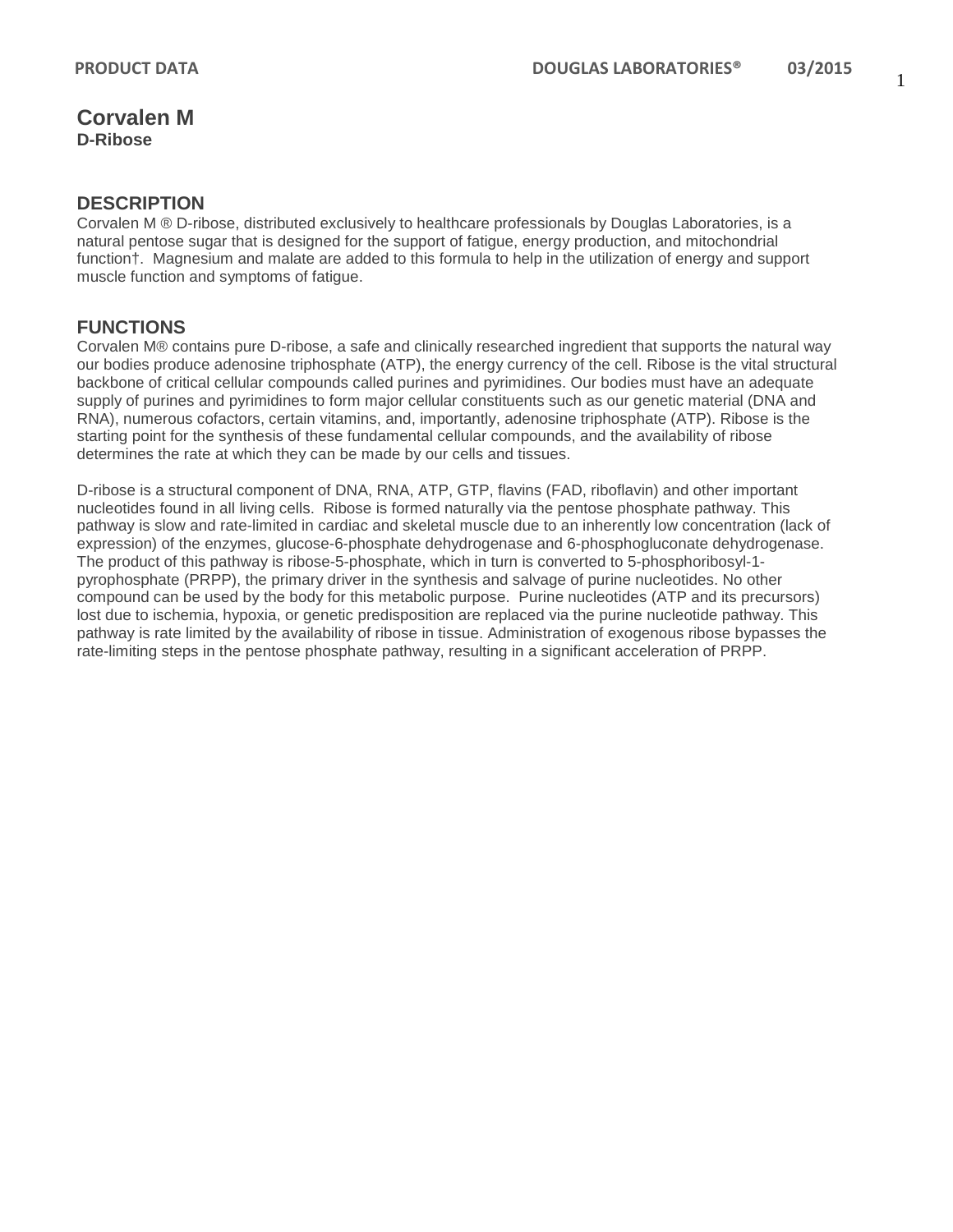

A deficiency of ATP energy in the cell, also called mitochondrial dysfunction, can lead to symptoms of occasional muscle pain, fatigue, sleep disturbances, and brain fog. It has been postulated that some people may have an alteration in muscle adenine nucleotide metabolism, which leads to depleted energy reserves and an imbalance in cellular ATP:ADP:AMP ratios with an abnormal energy charge. A study performed on 41 patients with symptoms of fatigue and muscle pain resulted in approximately 66% of patients experiencing significant improvement while on D-ribose, with an average increase in energy on the visual analog scale of 45%, and an average improvement in overall well-being of 30%.

Malic acid, sometimes knows as the "apple acid", is a naturally occurring organic acid and an important intermediate in the Krebs cycle, acting as an electron donor to the phosphorylization reactions in the mitochondria. Supplemental malic acid has been shown in research studies to increase the amount of malate in mitochondria, and thus increase the energy production capacity of the cell. Magnesium is critical in facilitating hundreds of biochemical reactions including those involved in energy production. Interconnected with ATP, the main carrier of metabolic energy in the body, magnesium is essential for all biosynthetic processes, glycolysis, formation of c-AMP, energy-dependent membrane transport, transmission of genetic code for protein synthesis, and muscle function. Although D-ribose is a five-carbon monosaccharide, it does not raise blood sugar.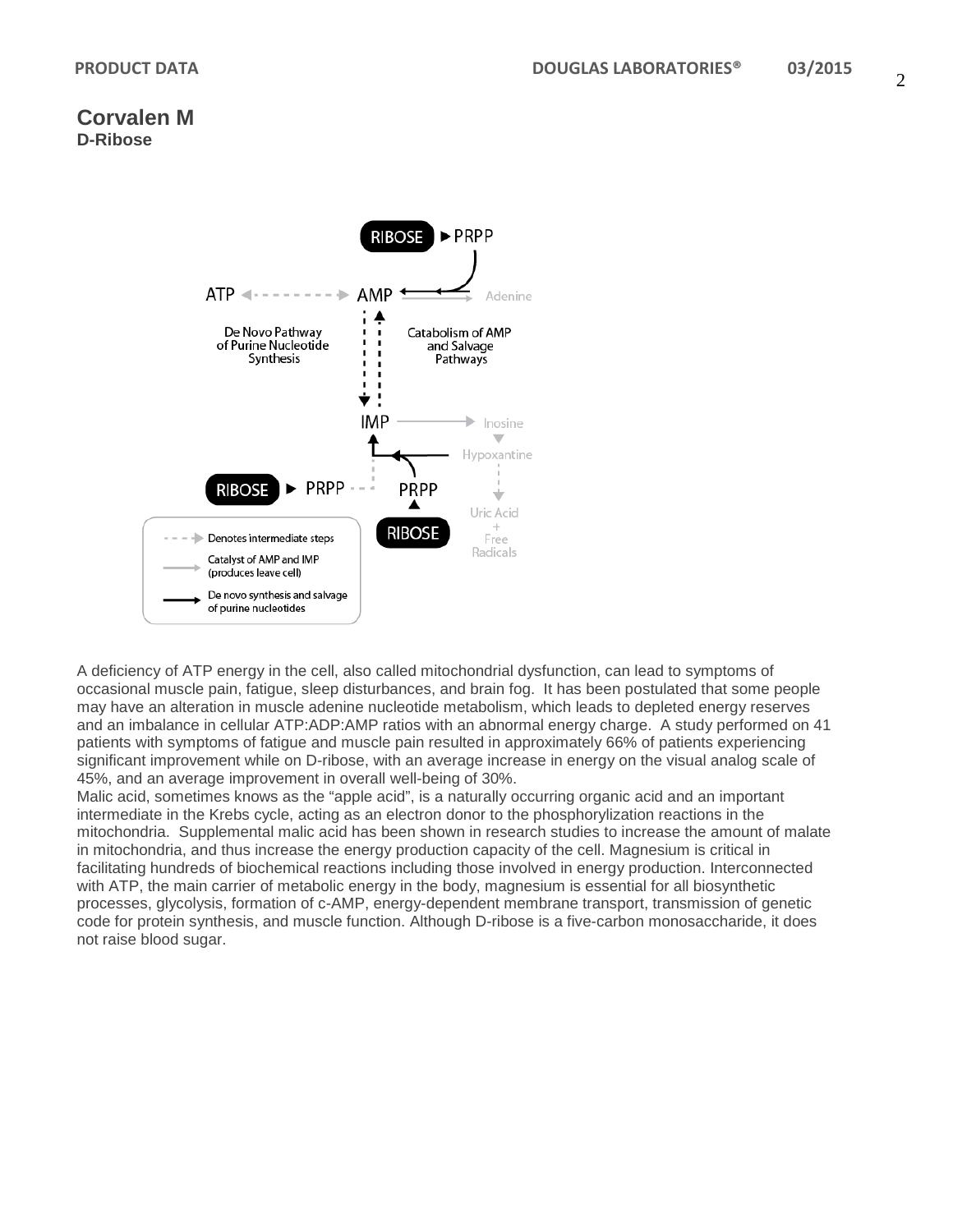

Corvalen M® D-ribose is highly soluble in both hot and cold solutions and tastes slightly sweet and tart. Corvalen M® D-ribose is non-GMO. D-ribose is rapidly and readily (~95%) absorbed with peak blood levels found within 30 – 45 minutes. Ribose not taken up by the cell is excreted unchanged in the urine. Corvalen® D-ribose is GRAS (generally recognized as safe), a determination that results only after considerable toxicology studies are performed by the FDA.

## **INDICATIONS**

Corvalen M® D-ribose is a useful dietary supplement for those patients that want to restore energy and support the symptoms of fatigue with the added benefit of magnesium and malate to help relieve occasionally sore muscles.

## **FORMULA (#57452)**

Serving Size 6.1 g (1 scoop or 2 tsp), serving per container 56 D-ribose………………………..5 g Magnesium Gluconate……..800 mg (40 mg elemental magnesium) Malate………………………240 mg No other ingredients.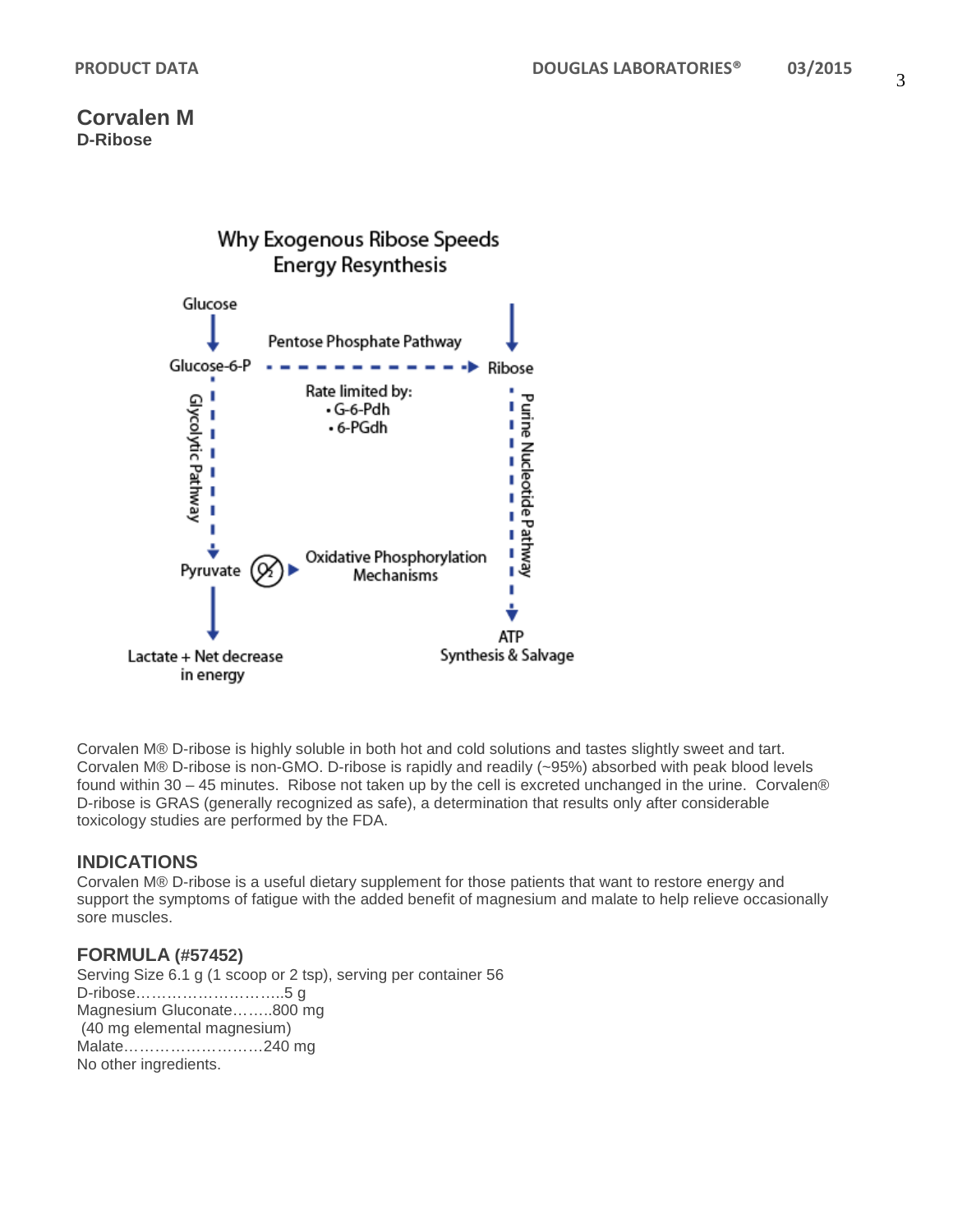### **SUGGESTED USE**

Usual dosage: 1 scoop (2 tsp) serving twice daily, taken with meals. A third serving may be added with a midday meal or snack as needed.

Alternative dosage: 1 scoop 30 minutes before and just after exercise or physical activity.

Corvalen granular powder may be dissolved in 2 oz. or more of juice or liquid or sprinkled over other foods of choice. Do not mix with milk or carbonated beverages.

## **SIDE EFFECTS**

No adverse effects have been reported unless taking doses greater than 10 grams of ribose at one time, which may result in loose stools.

CAUTIONS: Mild, transient hypoglycemia may occur if taken on an empty stomach. Insulin dependent diabetics and pregnant women should consult their physician before use. Ribose may cause a transient increase in uric acid levels; therefore those that have chronic gout should consult their physician before use. Ribose may compete for phosphoglucomutase, a liver enzyme responsible for glycogen mobilization.

## **CONTRINDICATIONS**

Conditions of hypermagnesemia

### **STORAGE**

Store in a cool, dry place, away from direct light. Keep out of reach of children.